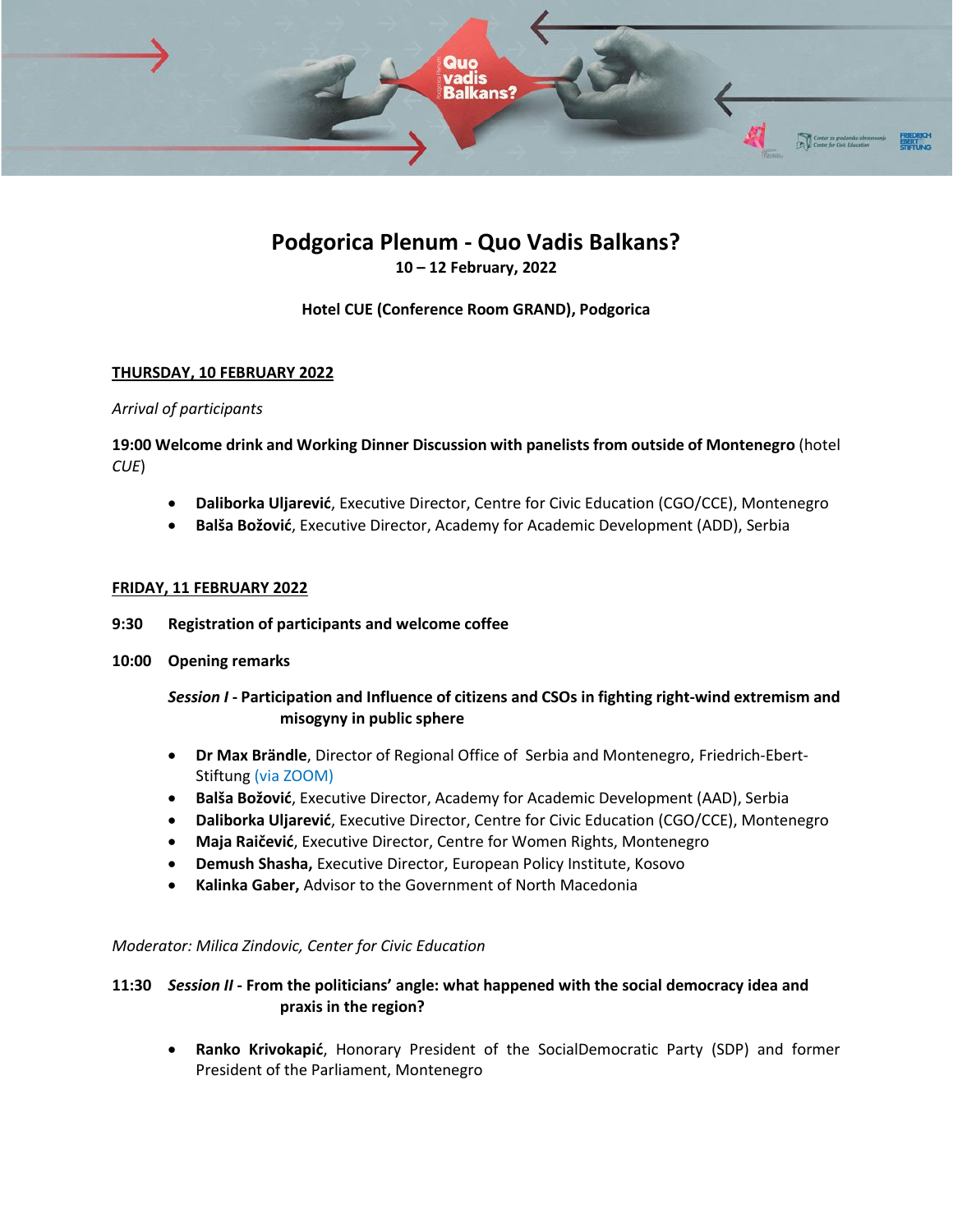

- **Duško Marković**, MP of the Democratic Party of Socialists (DPS) and former Prime Minister, Montenegro
- **Vesna Pusić**, Former First Deputy Prime Minister and Minister of Foreign and European Affairs of Croatia
- **Nataša Vučković**, Executive director, Centre for Democracy Foundation, Serbia
- **Josip Juratović**, Member of the German Bundestag
- **Saša Magazinović,** Social Democratic Party, Bosnia and Herzegovina

#### *Moderator: Alenka Vujovic, journalist*

#### **13:30 Lunch**

## **14:30** *Session III* **- Publicists', Journalists' and Writers' point of view: How to get louder?**

- **Andrej Nikolaidis,** Writer, Montenegro
- **Velma Šarić,** Journalist and President of the Post-Conflict Research Center, Bosnia and Herzegovina
- **Vesna Mališić,** Journalist, Serbia (via ZOOM)
- **Dragan Bursać,** Journalist, Bosnia and Herzegovina
- **Vladimir Vojinović**, Writer, Montenegro

*Moderator: Duška Pejović, journalist*

## **20:00 Working Dinner Discussion with all panelists** (Restaurant *Gostiona*)

#### **SATURDAY, 12 FEBRUARY 2022**

## **10:00** *Session IV -* **Historians' standpoint: Does History Belong to the Past?**

- **Ivo Goldštajn**, Historian, Croatia
- **Milivoj Bešlin**, Historian, Serbia
- **Dubravka Stojanović**, Historian, Serbia (via ZOOM)
- **Husnija Kamberović**, Historian, Bosnia and Herzegovina

*Moderator: Adnan Prekić, Historian, Montenegro* 

#### **12:00 Coffee Break**